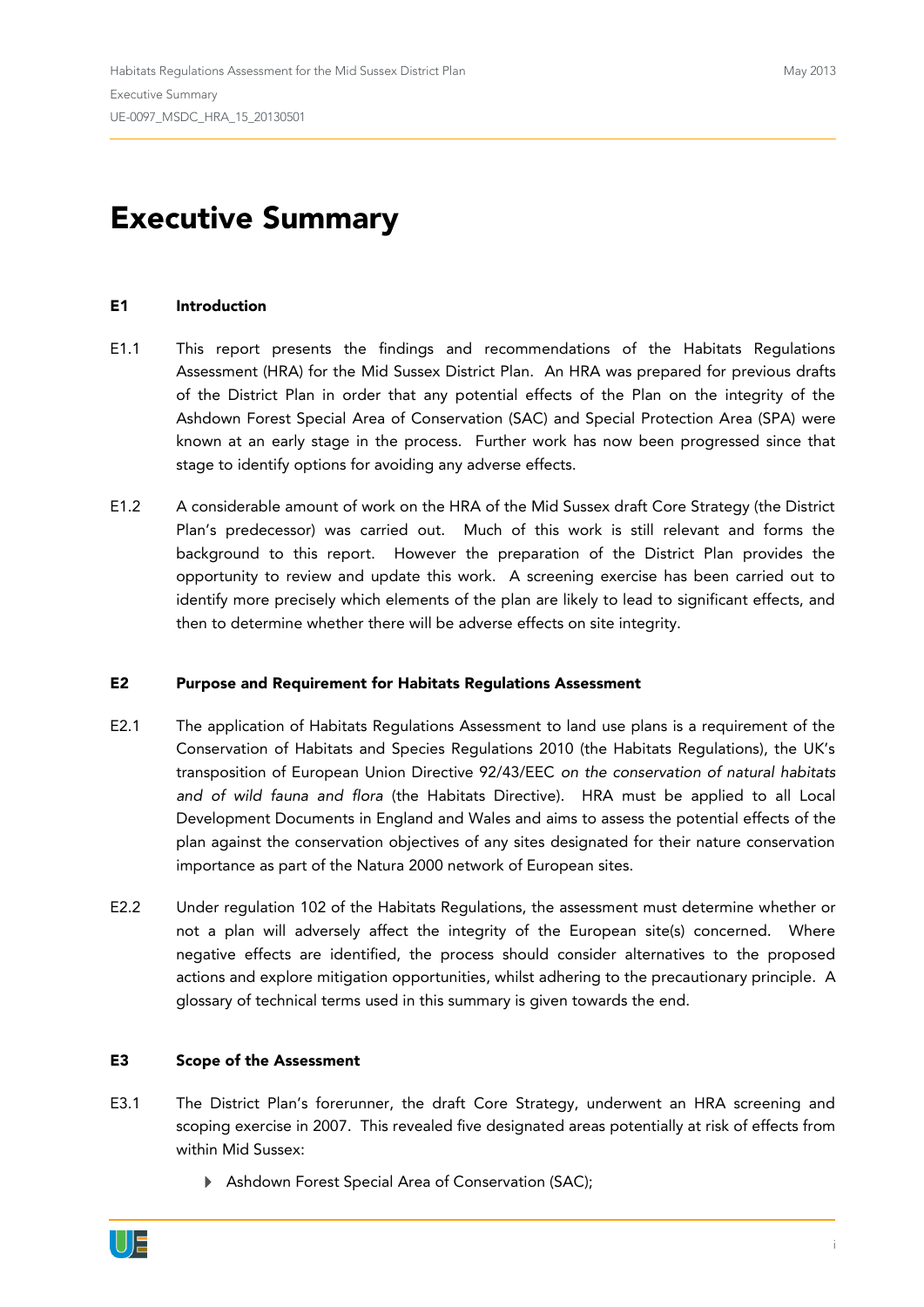- Ashdown Forest Special Protection Area (SPA);
- ▶ Castle Hill SAC;
- Lewes Downs SAC; and
- Mole Gap to Reigate Escarpment SAC.
- E3.2 Castle Hill, Lewes Downs and Mole Gap to Reigate Escarpment were screened out of the assessment, largely due to their distance from the district and the low likelihood of residents travelling along roads close to the sites. Natural England concurred with these findings in its screening opinion on the plan. The screening exercise found likely significant effects on Ashdown Forest SAC/SPA as a result of disturbance and atmospheric pollution.
- E3.3 Having identified likely significant disturbance and pollution effects, further work was undertaken by the Council to establish what evidence would be required to undertake the HRA. As a result, three studies were commissioned to provide information necessary to undertake the assessment and guide the planning of the area:
	- *Ashdown Forest Visitor Survey Data Analysis* (Natural England Commissioned Reports, Number 048: Clarke RT, Sharp J & Liley D 2010);
	- *Visitor Access Patterns on the Ashdown Forest: Recreational use and nature conservation* (UE Associates and University of Brighton, 2009); and
	- *Habitats Regulations Assessment for the Mid Sussex District Council Core Strategy: Mid Sussex Air Quality Baseline Study* (UE Associates, 2008).

### **E4 Assessment of Effects**

### *Atmospheric pollution*

- E4.1 Atmospheric pollution is a widespread issue, with background air quality heavily influenced by large point-source emitters including transboundary sources. Local pollutant sources are expected to affect Ashdown Forest, particularly in relation to habitats of the SAC, and especially from road traffic emissions. The District Plan cannot feasibly influence causes of background pollution such as large point sources but, through its distribution of development and sustainable transport measures, will affect the way in which locally emitted pollutants reach the site.
- E4.2 The habitats qualifying for protection within Ashdown Forest SAC, and which are sensitive to air pollution, are European dry heaths and North Atlantic wet heaths. The main pollutant effects of interest are acid deposition and eutrophication by nitrogen deposition. The critical load or level (the level below which harm to habitats and species is not thought to occur) for each of these pollutant classes is already exceeded in parts of Ashdown Forest.
- E4.3 Additional sources of these pollutants generated as a result of proposals in the District Plan should be avoided or mitigated to prevent additional adverse effects on ecological integrity, while it would be beneficial to explore opportunities to improve baseline conditions.

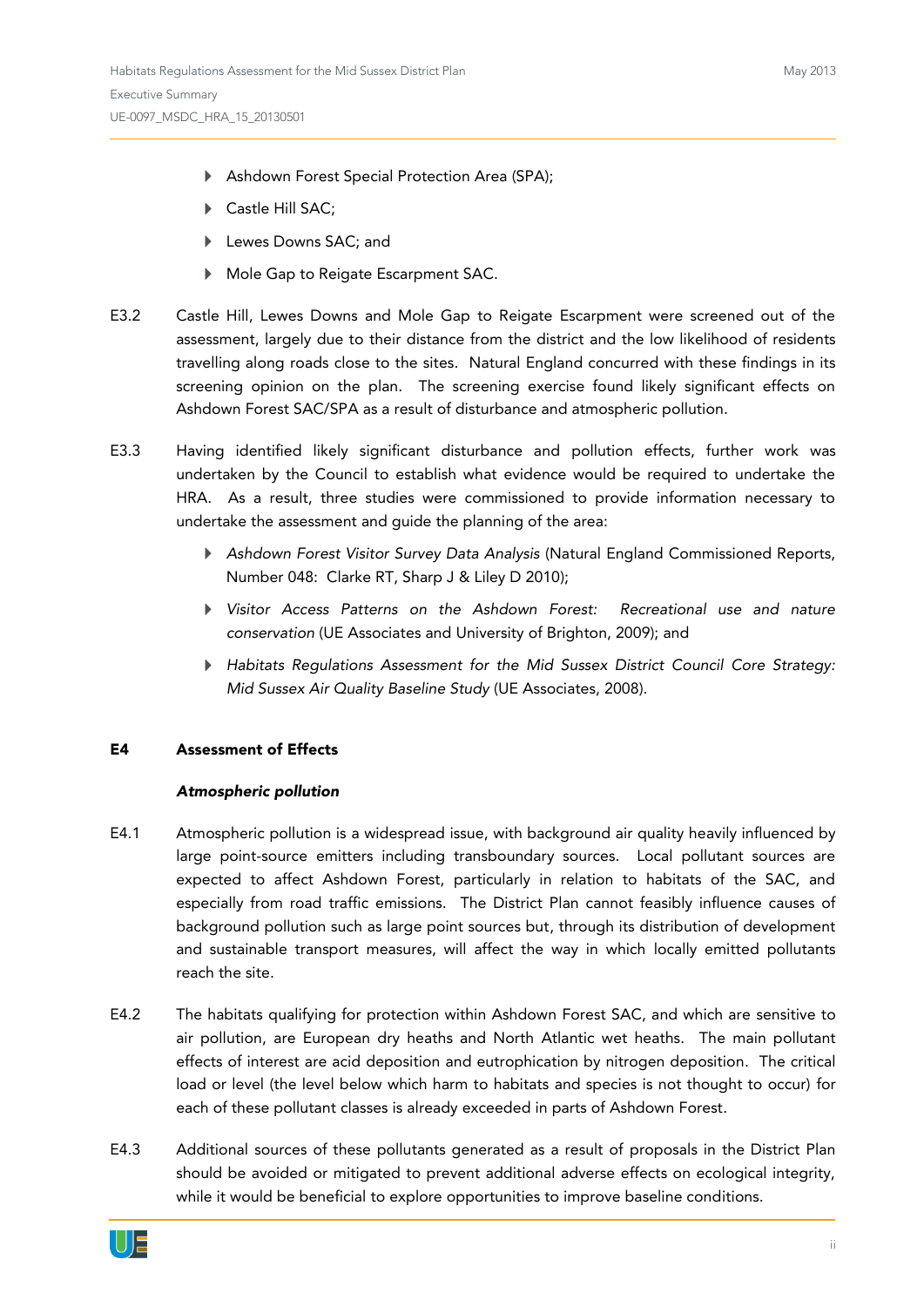- E4.4 The Design Manual for Roads and Bridges (DMRB; Highways Agency, 2007) provides guidance on assessment of the impact that road projects may have on local air quality. Specific provision is made in relation to sites designated under the Habitats Directive. In this instance the assessment is in relation to existing, as opposed to new roads, however the guidance clarifies that '*where appropriate, the advice may be applied to existing roads*'. In accordance with this guidance, and with agreement from Natural England, the HRA examines whether there is a likely significant effect using the DMRB guidance. The criteria for defining such an effect include where:
	- Daily traffic flows will change by 1,000 or more movements a day; or
	- Heavy Duty Vehicle flows will change by 200 or more movements a day.
- E4.5 Mid Sussex District Council commissioned Amey Transport Consultants to carry out the Mid Sussex Transport Study Stage 1 in order to assess and understand the transport impacts of its policies and proposals in the District Plan. The findings show that the maximum two-way AADT flow increase on A275 in 2021, will be 179 vehicles in the scenario without remedial transport interventions and 100 vehicles with transport interventions. Similarly the maximum two way AADT flow on A275 in 2031 will be 417 vehicles (without remedial transport interventions) and 358 (with transport interventions). The interventions are described in the Transport Study.
- E4.6 The District Plan contains measures to promote sustainable transport over the plan period, including measures relating to existing development, and additional actions to assess and manage air pollution. These are intended to improve the overall sustainability of the district and will also reduce the traffic emissions from proposed development, including along roads passing through or close to Ashdown Forest. The measures include:

**Summary of District Plan measures relating to atmospheric pollution**

#### *DP19 Transport*

Development will be required to support the objectives of the West Sussex Local Transport Plan, which are:

- a high quality transport network that promotes a competitive and prosperous economy;
- a resilient transport network that complements the built and natural environment whilst reducing carbon emissions over time;
- **access to services, employment and housing; and**
- a transport network that feels, and is, safer and healthier to use

To meet these objectives at a local level, development will only be permitted where:

- **i** it is sustainably located to minimise the need for travel;
- it facilitates and promotes the increased use of alternative modes of transport to the private car, such as the provision of safe and convenient routes for walking, cycling and public transport;
- does not cause an unacceptable impact in terms of road safety and increased traffic congestion;
- is designed to adoptable standards, or other standards as agreed by the Local Planning Authority, including road widths and size of car parking space and size of garages; and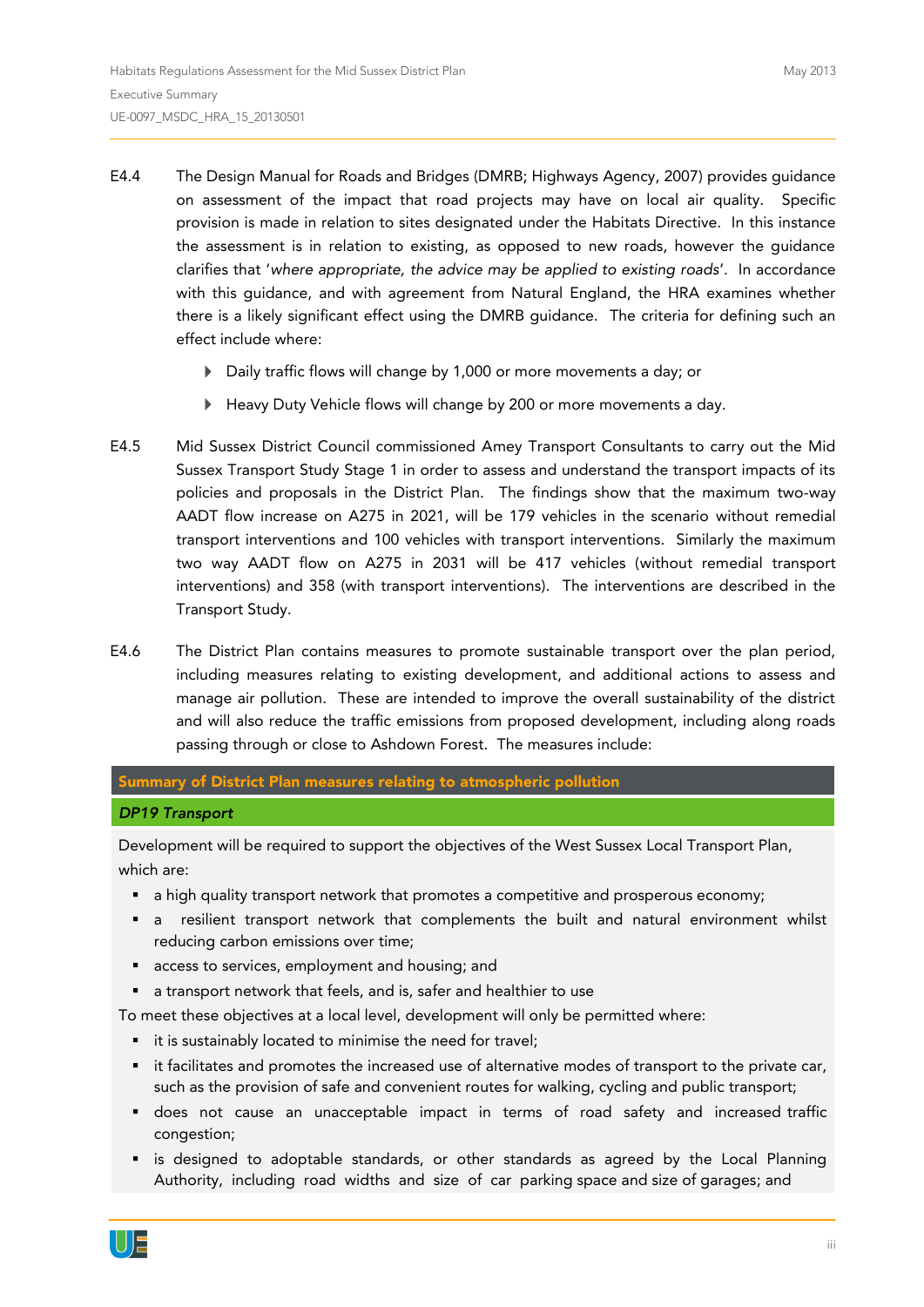### *DP19 Transport (contd…)*

 provides adequate car parking for the proposed development in accordance with parking standards as agreed by the Local Planning Authority.

Neighbourhood Plans can set local standards for car parking provision provided that it is justified by evidence.

Where practical developments should be located and designed to incorporate facilities for charging plug-in and other ultra-low emission vehicles.

Depending on the size of and the likely transport impact of development, a Transport Statement or Transport Assessment will be submitted alongside planning applications.

The District Council will continue to work with public transport providers to ensure that the level of service provided meets the needs of commuters and other travellers. This includes the frequency of services and quality of infrastructure such as stations and trains.

#### *DP14 Ashdown Forest SPA*

In order to prevent adverse effects on the Ashdown Forest SPA, the Council will work with partners to develop a strategic approach to protecting it from recreational pressures. New residential development will be required to demonstrate that adequate measures are put in place to avoid or mitigate any potential adverse effect. The following provisions will apply:

1) Within a 400 metres buffer zone around the Ashdown Forest mitigation measures are unlikely to be capable of protecting the integrity of the SPA and therefore residential development will not be permitted.

2) Within a 7 km buffer zone around the Ashdown Forest, residential development leading to a net increase in dwellings will be required to contribute to:

- The provision of Suitable Alternative Natural Green Space (SANGs) to the level of 8ha per 1,000 net increase in population, or in the form of financial contributions to SANGs elsewhere; and
- The Ashdown Forest Access Management and Monitoring Strategy.
- E4.7 Given that the traffic modelling results indicate that adverse effects are unlikely, no further measures are necessary. However, where opportunities exist, it would be good practice to promote the preparation of travel plans, car free developments, and lower parking standards where practical.

### *Disturbance*

- E4.8 The bird species afforded protection by Ashdown Forest SPA are Dartford warbler and nightjar. The Forest supports approximately 2.1% and 1.1% of the UK's breeding population of these species, respectively; disturbance is expected to affect the SPA more than the SAC. Woodlark is also present in qualifying numbers but is not listed as a qualifying feature of the SPA. Many visitors to the Forest originate from the surrounding area, and increases in the number of homes around the Forest may compound the effects of disturbance from recreation of these birds of European importance.
- E4.9 The findings of a visitor survey in 2008 found that Ashdown Forest attracts upwards of 1.3 million visitors each year. It also found that 60% of people interviewed during the survey visited for the primary purpose of walking the dog, while a further 30% visited to go for a

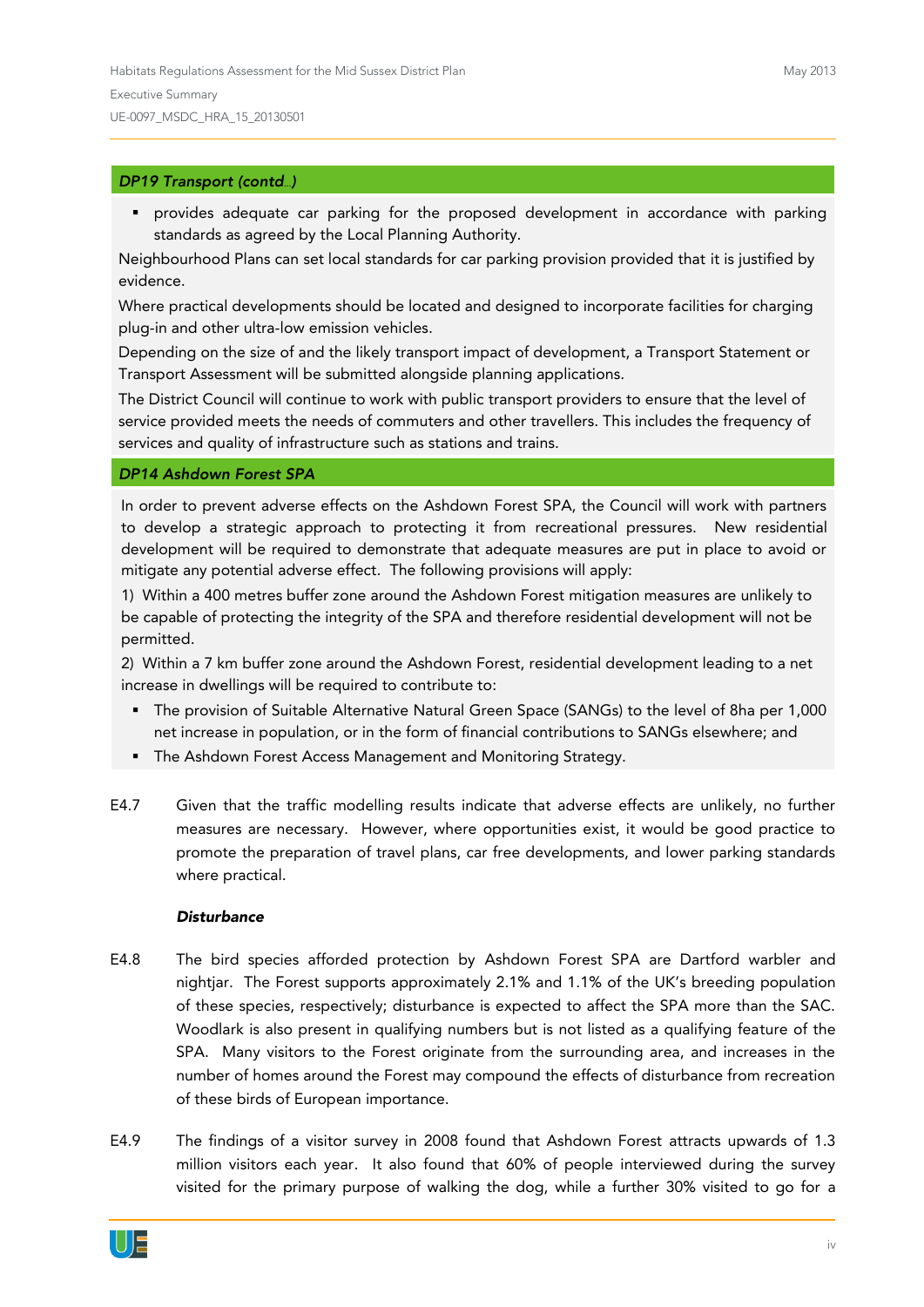walk. The potential effects of disturbance to ground and near-ground nesting breeding birds are described in the main HRA Report by reference to numerous studies in a range of locations. Summarising this literature review, potential impacts can be described as follows:

- Increased nest predation by natural predators when adults are flushed from the nest or deterred from returning to it by the presence of people or dogs;
- Chicks or eggs dying of exposure because adult birds are kept away from the nest;
- Accidental trampling of eggs by people, given that (nightjar and woodlark) nests are on the ground and may be close to paths;
- Predation of chicks or eggs by domestic dogs; and
- Increasing stress levels in adult birds in response to perceived predation risk.
- E4.10 A statistical model of visiting rates of pedestrian and car visitors was developed, taking into account observed visitor rates from the 2008 field survey, the residential density of nearby areas, and car park size. The model can be used to predict the number of additional visitors to each access point, and therefore the whole Forest, arising from the proposed development of a specific number of dwellings in defined areas. The model provides a means to directly compare the consequences of development (in terms of increased SPA visitor numbers) at a potential development location. Accordingly, 100 new dwellings at Crowborough, in close proximity to parts of the SPA, is predicted to lead to 12.2 extra visitors per 16 hours, in contrast to 5.1 extra visitors for an equivalent number of dwellings at East Grinstead, further away from the Forest.
- E4.11 Following consultations with Natural England, a 7km zone of influence around Ashdown Forest was established. This is the area within which the majority (83%) of regular visitors to the Forest originate, and therefore where measures targeted at reducing pressure on the Forest would be most effective. Suitable Alternative Natural Greenspaces (SANG) are an example of such a measure. SANGs are sites that cater for the recreational needs of communities in order to reduce the likelihood of increasing visitor pressure and disturbance on important nature conservation areas, and should be supported by access management measures within Ashdown Forest itself. Natural England has stated that 8ha of SANG should be provided for every 1,000 increase in population (or part thereof) within this zone, in line with the Thames Basin Heaths approach to avoiding adverse effects on the site.
- E4.12 SANGs are characterised by a number of factors, as defined by Natural England:
	- $\blacktriangleright$  For SANGs larger than 4ha there must be adequate parking for visitors, unless the site is intended for local use, i.e. within easy walking distance (400m) of the developments linked to it. The amount of car parking space should be determined by the anticipated use of the site and reflect the visitor catchment of both the SANG and the SPA.
	- It should be possible to complete a circular walk of 2.3-2.5km around the SANG.
	- Car parks must be easily and safely accessible by car and should be clearly sign posted.
	- The accessibility of the site must include access points appropriate for the particular visitor use the SANG is intended to cater for.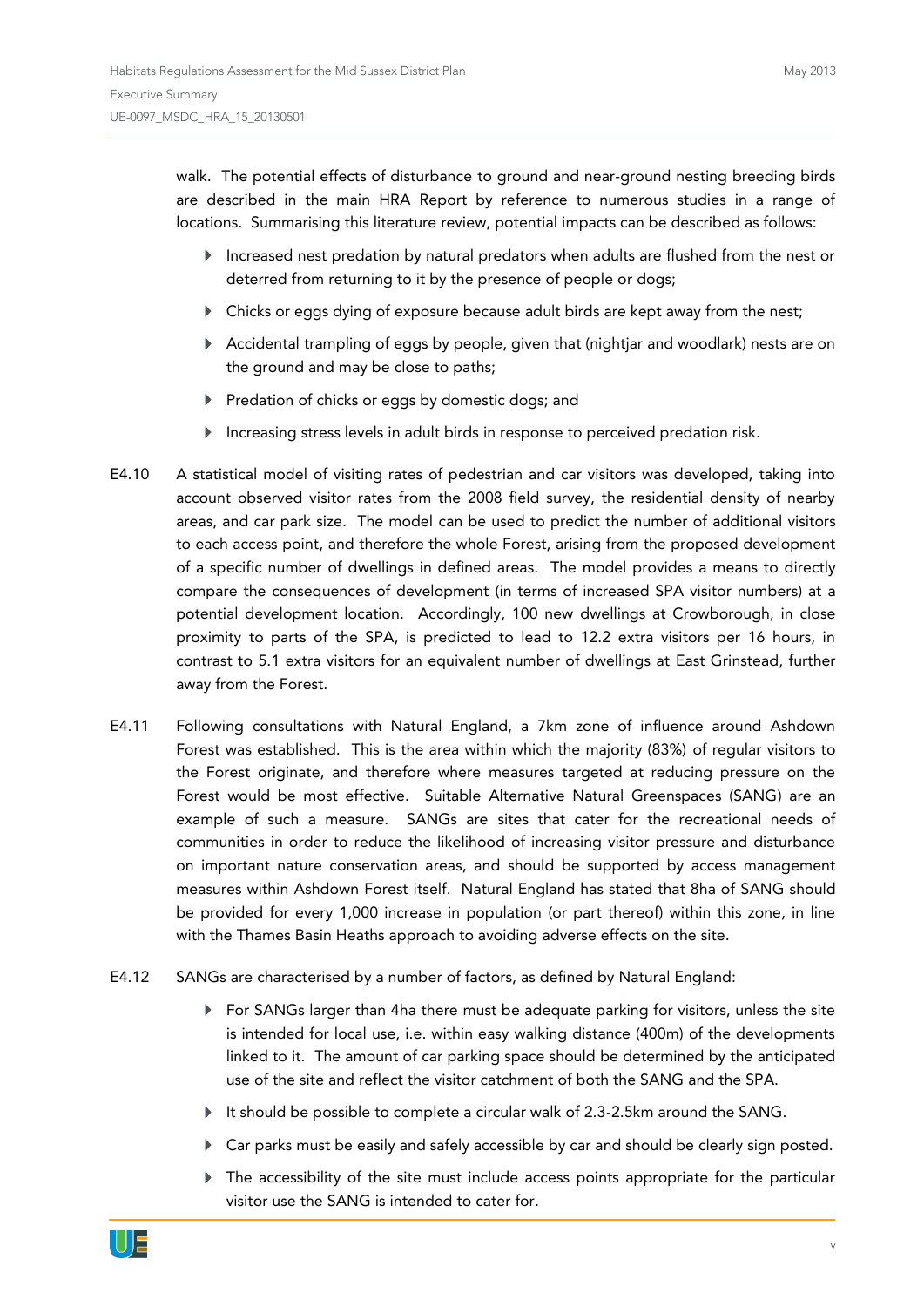- The SANG must have a safe route of access on foot from the nearest car park and/or footpath/s.
- All SANGs with car parks must have a circular walk which starts and finishes at the car park.
- SANGs must be designed so that they are perceived to be safe by users; they must not have tree and scrub cover along parts of the walking routes.
- Paths must be easily used and well maintained but most should remain unsurfaced to avoid the site becoming too urban in feel.
- SANGs must be perceived as semi-natural spaces with little intrusion of artificial structures, except in the immediate vicinity of car parks. Visually-sensitive way-markers and some benches are acceptable.
- All SANGs larger than 12ha must aim to provide a variety of habitats for users to experience. Access within the SANG must be largely unrestricted with plenty of space provided where it is possible for dogs to exercise freely and safely off lead.
- SANGs must be free from unpleasant intrusions (e.g. sewage treatment works smells).
- SANGs should be clearly sign-posted or advertised in some way.
- SANGs should have leaflets and/or websites advertising their location to potential users. It would be desirable for leaflets to be distributed to new homes in the area and be made available at entrance points and car parks.
- It would be desirable for an owner to be able to take dogs from the car park to the SANG safely off the lead.
- Where possible it is desirable to choose sites with a gently undulating topography for SANG.
- $\blacktriangleright$  It is desirable for access points to have signage outlining the layout of the SANG and the routes available to visitors.
- It is desirable that SANGs provide a naturalistic space with areas of open (non-wooded) countryside and areas of dense and scattered trees and shrubs. The provision of open water on part, but not the majority of sites is desirable.
- Where possible it is desirable to have a focal point such as a view point or monument within the SANG.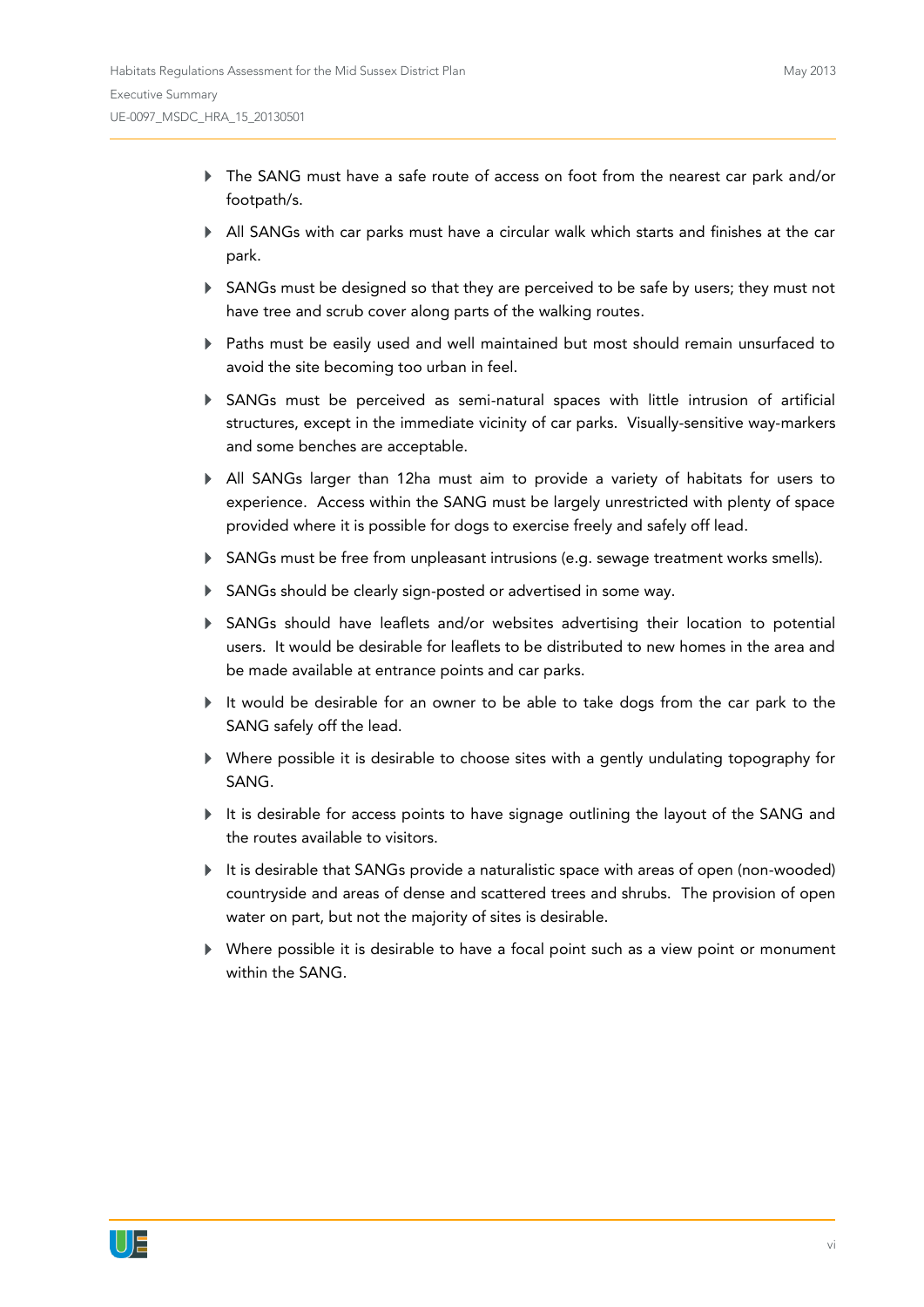- E4.13 The Mid Sussex District Plan sets out the housing requirement of 10,600 homes to be built between 2011 and 2031. This requirement will be delivered through strategic development at Burgess Hill (outside of the 7km zone of influence), Neighbourhood Plans and existing commitments (new homes already 'committed' on sites that are allocated either in the Mid Sussex District Plan or the Small Scale Housing Allocations Document, or have been granted planning permission but not yet implemented). The majority of towns and parishes in the District are committed to preparing their own Neighbourhood Plan. It is estimated from Neighbourhood Plans and the Council's housing land supply information that a range of between 200 and 500 homes could be delivered within the 7km zone around the Ashdown Forest over the plan period.
- E4.14 Within Mid Sussex, the options for creating SANG could include existing open space of SANG quality currently without public access, open space which is already accessible but which could be improved to perform better as SANG, or land in other uses which could be converted to SANG. In order to facilitate the delivery of SANG, developer contributions will need to be collected within the 7km zone of influence. The most likely vehicle for this is the Community Infrastructure Levy (CIL). The sum of contributions for SANG within Mid Sussex will firstly be determined by the preferred option for delivering SANG. The evidence base for establishing and justifying the sum needs to be robust and informed by (i) estimations of the likely increase in population within the zone of influence, (ii) a detailed and costed programme of works to establish the SANG, and (iii) costs for long term management and maintenance of the site as SANG.
- E4.15 The District Plan contains measures to establish an avoidance and mitigation strategy to prevent adverse effects on the Ashdown Forest SPA through the provision of Suitable Alternative Natural Greenspace (SANG) sites and onsite management measures on the Forest itself. The Council is also carrying out work on its Community Infrastructure Levy Charging Schedule and Infrastructure Delivery Plan to bring these measures forward.
- E4.16 The deliverability and viability of providing SANGs within Mid Sussex, and the best means of funding them have also been explored. The Council is considering a number of options and is in negotiations with landowners to deliver a suitable SANG site.
- E4.17 The Council will need to decide which of these options best suits the District's needs and is likely to be most deliverable. Additional or alternative sites may come through Neighbourhood Plans but it is clear that, within the 7km zone, land is available to help offset the effects of new housing development within 7km zone.
- E4.18 Furthermore, an access management strategy and associated programme of works is currently being progressed for Ashdown Forest in association with the Conservators of Ashdown Forest, Natural England, Mid Sussex, Wealden and Lewes District Councils and Tunbridge Wells Borough Council. The strategy includes a programme of monitoring to check the effectiveness of measures.
- E4.19 The policy measures included within the plan are detailed overleaf: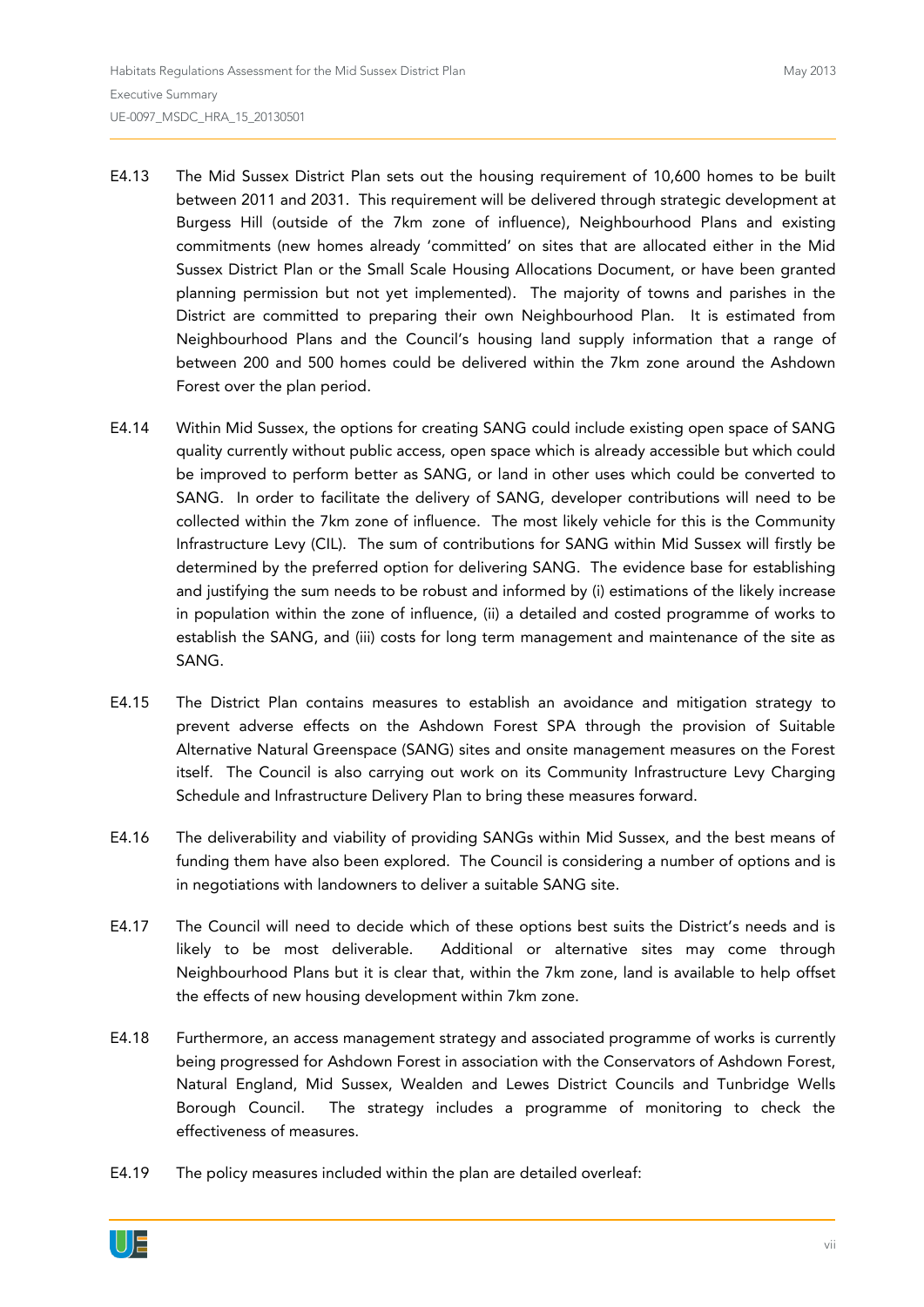## **Summary of District Plan measures relating to disturbance**

#### *DP14 Ashdown Forest SPA*

In order to prevent adverse effects on the Ashdown Forest SPA, the Council will work with partners to develop a strategic approach to protecting it from recreational pressures. New residential development will be required to demonstrate that adequate measures are put in place to avoid or mitigate any potential adverse effect. The following provisions will apply:

1) Within a 400 metres buffer zone around the Ashdown Forest mitigation measures are unlikely to be capable of protecting the integrity of the SPA and therefore residential development will not be permitted.

2) Within a 7 km buffer zone around the Ashdown Forest, residential development leading to a net increase in dwellings will be required to contribute to:

- The provision of Suitable Alternative Natural Green Space (SANGs) to the level of 8ha per 1,000 net increase in population, or in the form of financial contributions to SANGs elsewhere; and
- **F** The Ashdown Forest Access Management and Monitoring Strategy.

#### **E5 Conclusions**

- E5.1 The HRA Report establishes the nature and severity of effects on the ecological integrity of Ashdown Forest and assesses the avoidance and mitigation measures put forward within the District Plan. It has informed the development of the District Plan, drawing on the information that is currently available, and provides recommendations for additional monitoring measures to help ensure that adverse effects on the European sites can be avoided.
- E5.2 In conclusion, in relation to the SAC, modelling of the traffic impacts of the District Plan has shown that predicted traffic increases are not sufficiently large to adversely affect the designated heathland habitats.
- E5.3 In relation to the SPA, the HRA concludes that measures to avoid or mitigate the adverse effects of increasing recreational pressure are capable of being delivered, and thus no adverse effects on integrity are expected. The Council is in negotiations with landowners regarding a number of options for SANG sites. These are of sufficient size to accommodate the additional recreational pressure expected to result from the likely number of homes to be developed within the 7km zone of influence. Furthermore, the District Plan commits to the development of an Access Management and Monitoring Strategy for delivery within Ashdown Forest.

#### **E6 Consultation**

E6.1 The Proposed Submission District Plan, along with the HRA report will be made available for public consultation for a period of six weeks. All comments made on these reports will be submitted directly to the Secretary of State alongside the Submission Documents. If you wish to comment on the documents, your comments should be sent to:

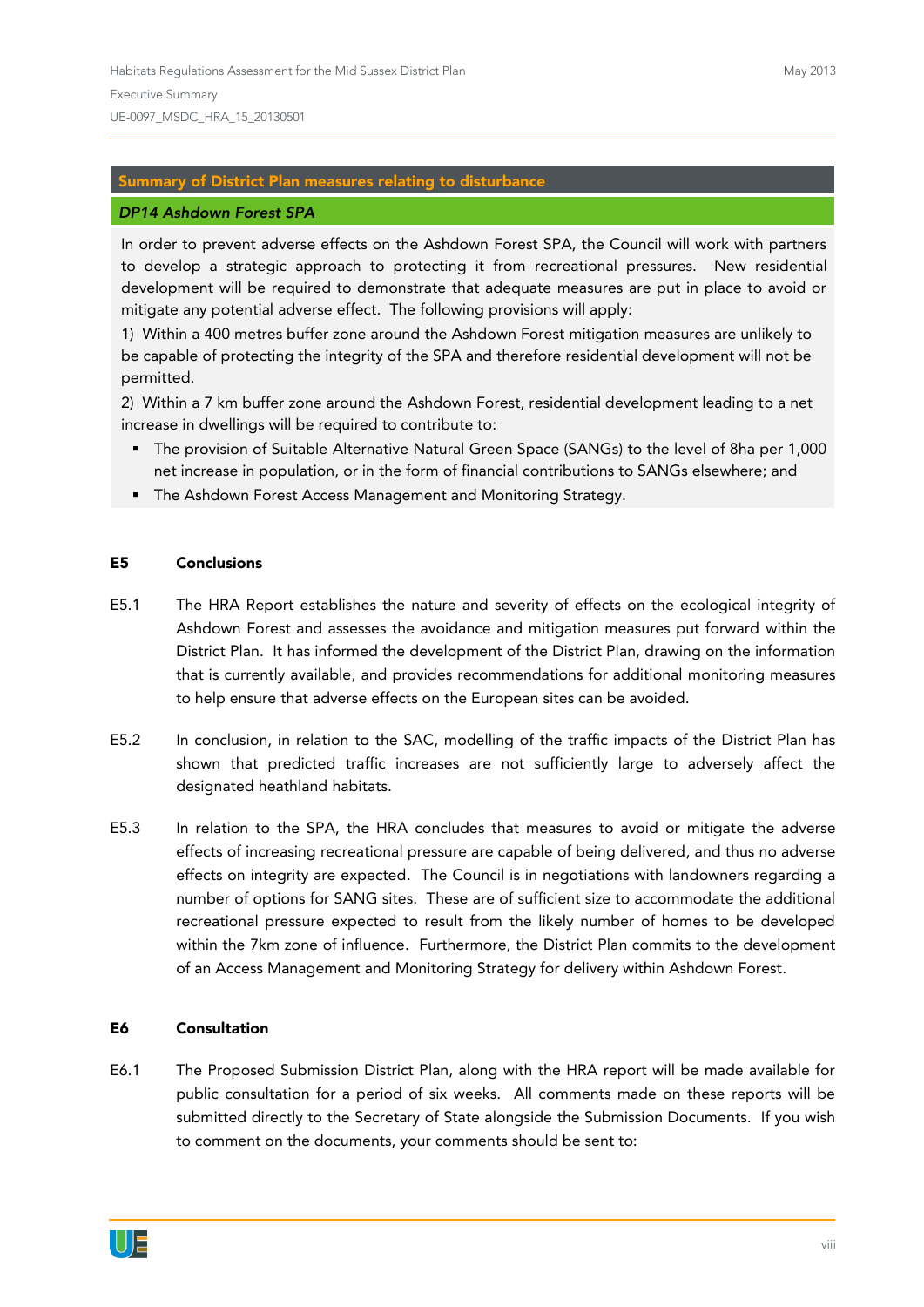# **Email:**

# **[LDFconsultation@midsussex.gov.uk](mailto:LDFconsultation@midsussex.gov.uk)**

# **Online:**

# **[www.midsussex.gov.uk/districtplan](http://www.midsussex.gov.uk/districtplan)**

# **By post:**

# **Planning Policy and Economic Development**

Mid Sussex District Council Oaklands Road Haywards Heath West Sussex RH16 1SS

# **Urban Edge Environmental Consulting Ltd**

Tower Point | 44 North Road | Brighton | BN1 1YR T: 01273 666 375 | E: [enquiries@ueec.co.uk](mailto:enquiries@ueec.co.uk) | [www.ueec.co.uk](http://www.ueec.co.uk/) © Urban Edge Environmental Consulting Ltd 2013